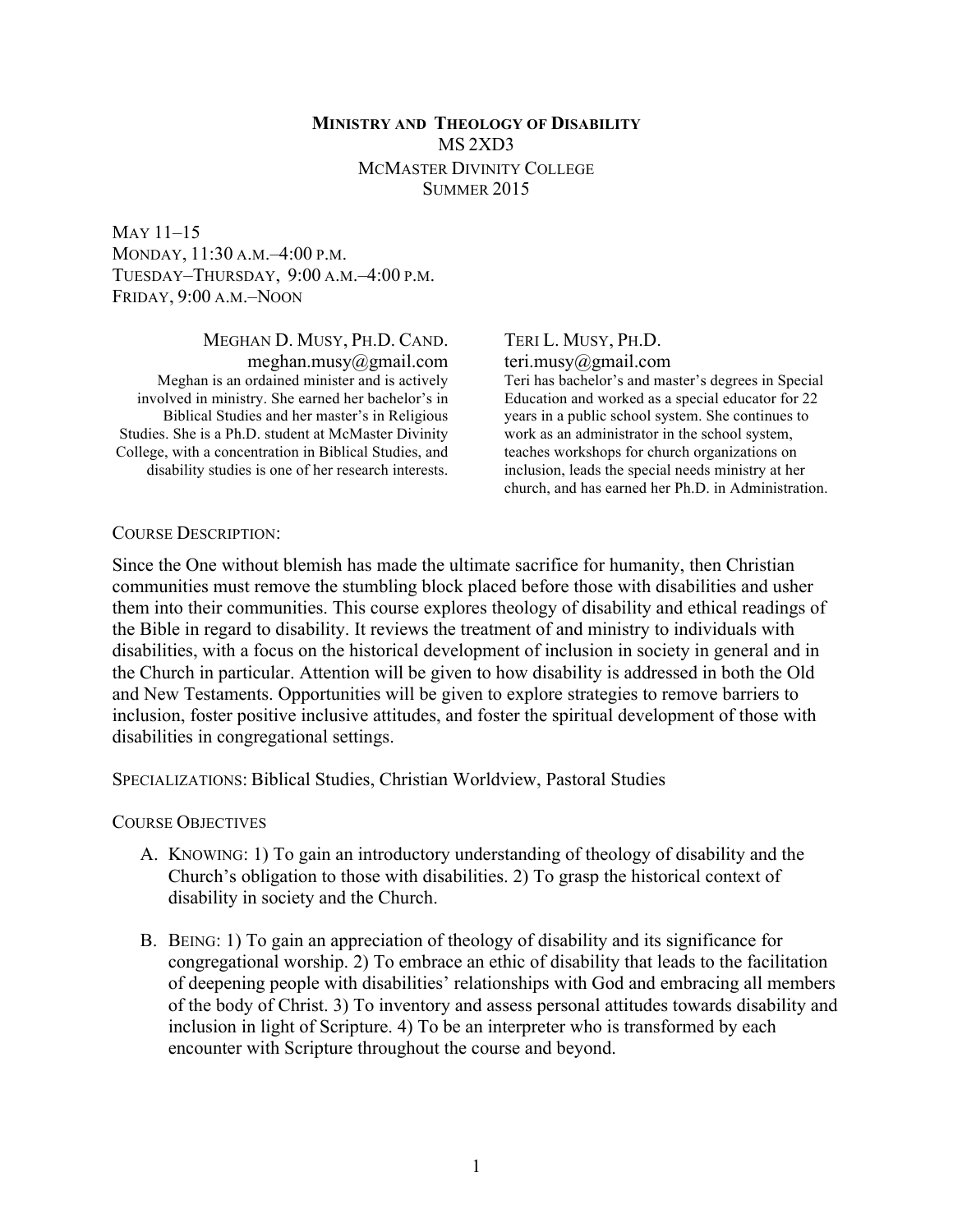C. DOING: 1) To sharpen one's skills in interpreting the Bible and constructing a biblical theology. 2) To develop a hermeneutic for reading Scripture ethically. 3) To acquire competency in developing a plan for implementation of programs that foster spiritual development in those with disabilities and eliminate barriers to inclusion. 4) To match research-based techniques with personal characteristics and leadership style in order to lead and manage an inclusive ministry. 5) To discuss and analyze a scriptural model of management and leadership and the theology of management for an inclusive congregation. 6) To develop a model for assessing church culture related to meaningful inclusion.

# REQUIRED TEXTS

- Avalos, Hector et al. *This Abled Body: Rethinking Disabilities in Biblical Studies*. Atlanta: Society of Biblical Literature, 2007.
- Eiesland, Nancy L. *The Disabled God: Toward a Liberatory Theology of Disability*. Nashville: Abingdon, 1994.
- Yong, Amos. *The Bible, Disability, and the Church: A New Vision of the People of God*. Grand Rapids, MI: Eerdmans, 2011.

Additional resources will be placed on reserve at the library or made available online.

All required textbooks for this class and others at McMaster Divinity College are available from R.E.A.D. On Books. They should be purchased as early as possible and at least by the beginning of the term when R.E.A.D. On Books has its book table here at the College. They can be contacted at: 195 The West Mall, Suite 414, Etobicoke, ON M9C 5K1; phone, 416-622-0655 ext. 4; fax, 416-622-2308; e-mail, books@readon.ca; or www.readon.ca.

# **DROPBOX**

We will be using Dropbox (www.dropbox.com) during this course for sharing resources for reading as well as distributing papers for evaluation. You will receive an invitation to Dropbox, which will lead you through the process for signing up and gaining access to our shared Dropbox.

# COURSE REQUIREMENTS

Final grades will be based on the total number of points accumulated. Formative and summative evaluations are required.

- A. CLASS PARTICIPATION: Student participation in interactive lectures and group discussions is expected, based on your readings for the week.
- B. FORMATIVE EXERCISES (5%)
	- 1. Write vision and mission statements.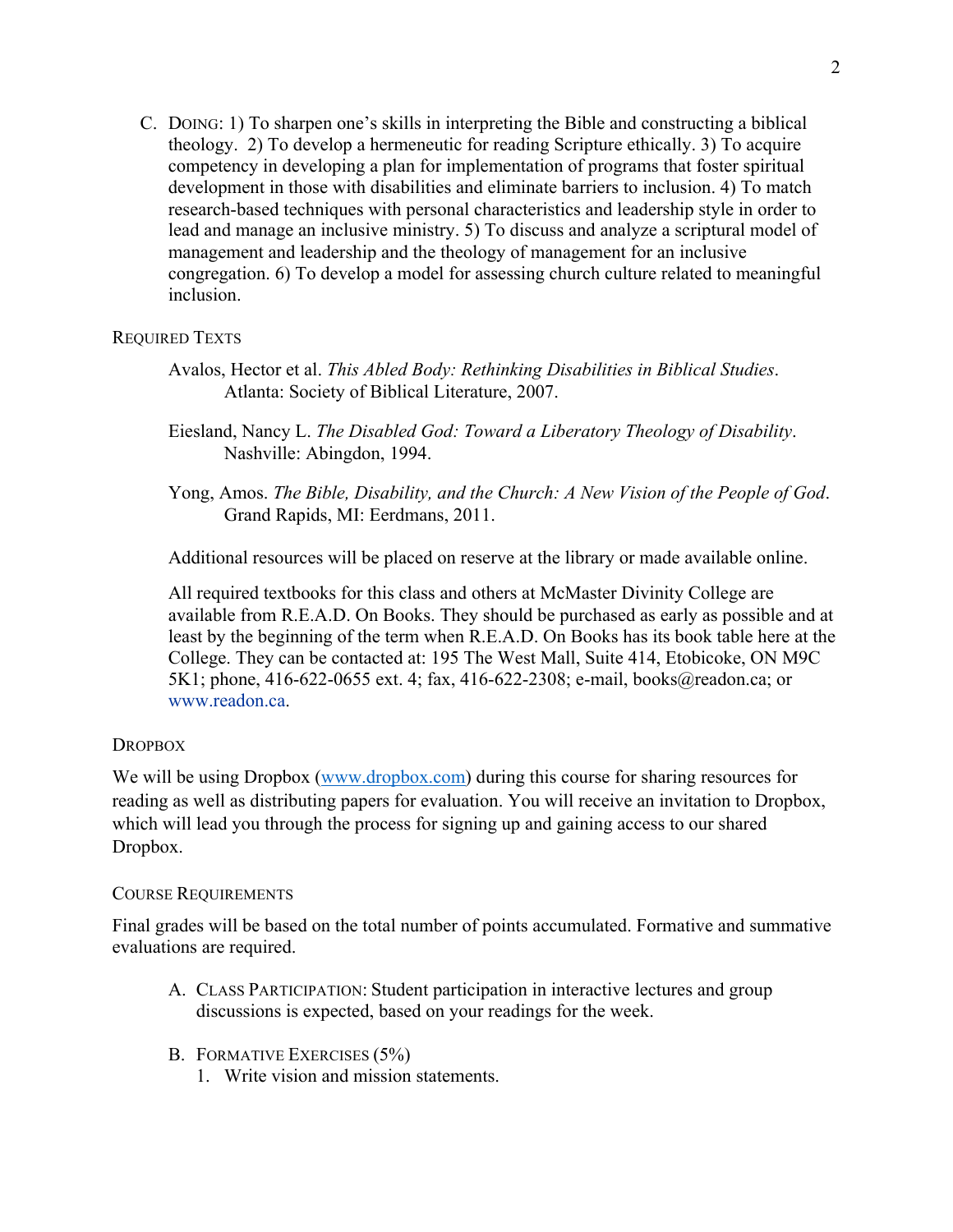- 2. Articulate personal attitude/view of inclusion.
- C. SUMMARY AND APPLICATION OF CONTENT FROM JOURNAL ARTICLES (25% each)
	- PURPOSE: To promote graduate students' ability to seek and select professional literature and research related to the fields of ministry, theology, and biblical studies.
	- TASK: Select an article from a refereed journal (2000–2015) that contains information related to inclusion of people with disabilities in congregational or community activities. Summarize the article according to the following guidelines. *A copy of the article must be submitted with the summary.*
		- o Summarize the main idea and details of the article (one page).
		- o Critique the article/offer your own evaluation of the selection (one page).
		- o Discuss application of content to your approach to ministry (one page).
	- SUBMISSION: Your first submission is due Wednesday, May 13, at 11:59 p.m. Your second submission is due Friday, May 15, at 11:59 p.m. Your summaries and evaluations are to be submitted via turnitin.com. See additional handout for submission details.
	- LENGTH, LAYOUT, & STYLE: Each assignment should be 3 pages in length (no less than 2.5 pages, no more than 3), excluding title page and bibliography (if necessary). It should be typed in 12-point (10-point for footnotes) Times New Roman and double-spaced with 1" margins. It must have a title page, footnoting where appropriate, and a bibliography, all of which are not included in the length required. It should be written in excellent modern literary English with proper grammar, spelling, punctuation and rhetoric (including an introduction, conclusion and logical flow of argument). Secondary and primary sources should be used, cited, and footnoted appropriately.
	- CITATIONS: Quotations should be kept to a minimum. Write as much as possible in your own words. No more than 10% verbatim quotation, including Scripture, will be allowed.
	- RUBRIC: Selected article is appropriate /2 Citation is correct  $\sqrt{1}$ Main idea of article is accurate and clearly stated  $\sqrt{2}$ Details of article are concise, accurate, and clearly stated  $\frac{4}{4}$ Critique includes at least 2 comments and supporting statements clearly stated /8 At least 2 ideas for practical application clearly identified  $\frac{8}{8}$ TOTAL POINTS EARNED (per journal article summary) /25

# D. PROGRAM SPECIALIZATION RESPONSES (35%; due FRIDAY, MAY 29 at 11:59 P.M.)

Students will complete one of the following assignments. This project will be evaluated for both creativity and content. Your work should reflect your understanding of theology of disability and the Church's obligation to those with disabilities.

1. BIBLICAL STUDIES: Select a biblical passage that addresses disability (to be approved by the instructors). Write a paper in which you exegete the passage and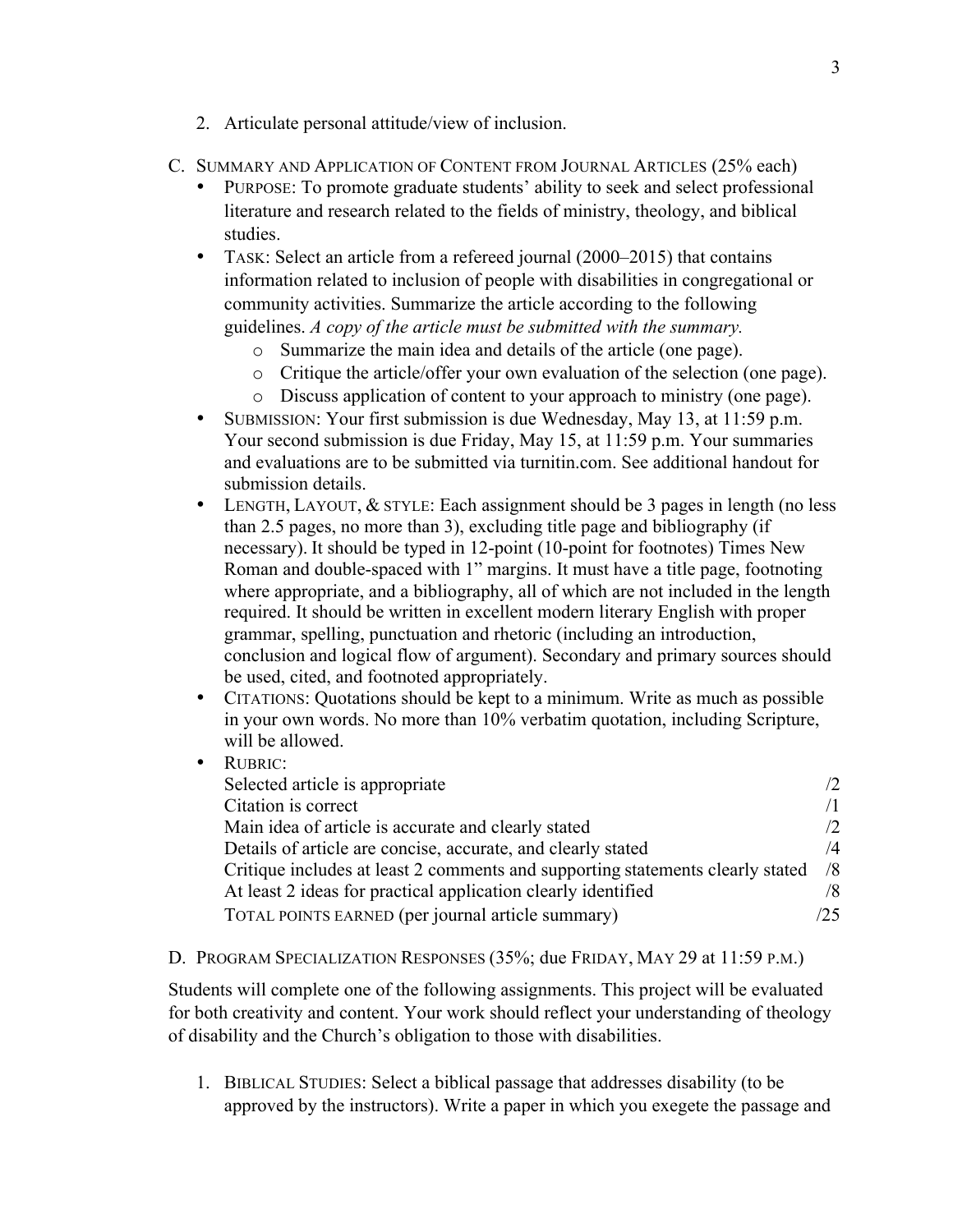evaluate it for its usefulness in constructing a theology of disability. Consult at least 10 academic sources; 4 must be books and 2 must be journal articles. You may use the textbooks, but they do not count as your required sources. Your conclusion should include how to connect your passage to personal discipleship, formation, and contemporary culture in light of the hermeneutical principles discussed in class.

- LENGTH, LAYOUT,  $&$  STYLE: Your paper should be 10 pages in length (no less than 9.5 pages, no more than 10), excluding title page and bibliography. It should be typed in 12-point (10-point for footnotes) Times New Roman and double-spaced with 1" margins. It must have a title page, footnoting where appropriate, and a bibliography, all of which are not included in the length required. It should be written in excellent modern literary English with proper grammar, spelling, punctuation and rhetoric (including an introduction, conclusion and logical flow of argument). Secondary and primary sources should be used, cited, and footnoted appropriately.
- CITATIONS: You must cite the source of your material very carefully using a consistent system, not only when quoting from a section, but also when drawing from it as resource. Quotations should be kept to a minimum. Write as much as possible in your own words. No more than 10% verbatim quotation, including Scripture, will be allowed.
- See attachment for grading criteria.
- 2. CHRISTIAN WORLDVIEW (Choose one option)
	- a. Create a 40-minute Sunday school lesson for elementary school children or a middle or high school class or a 40-minute small group study for adults that deals with a topic related to disability and inclusion. Select biblical passages or extra-biblical material as appropriate. Focus on how the material is relevant for Christians today and how it might reinforce or challenge the worldviews of those you are teaching. Specify the age level and nature of your class. Include the purpose of the lesson, the strategies, and the lesson materials.
	- b. Select a topic or issue related to disability or inclusion (to be approved by the instructors). Offer an overview of the subject, exploring the history of research and critical issues. Your conclusion should include how to connect your topic or theme to personal discipleship, formation, and contemporary culture. Consult at least 10 academic sources; 4 must be books and 2 must be journal articles. You may use the textbook, but it does not count as one of your required sources.
		- LENGTH, LAYOUT, & STYLE: Your paper should be 10 pages in length (no less than 9.5 pages, no more than 10), excluding title page and bibliography. It should be typed in 12-point (10-point for footnotes) Times New Roman and double-spaced with 1" margins. It must have a title page, footnoting where appropriate, and a bibliography, all of which are not included in the length required. It should be written in excellent modern literary English with proper grammar, spelling, punctuation and rhetoric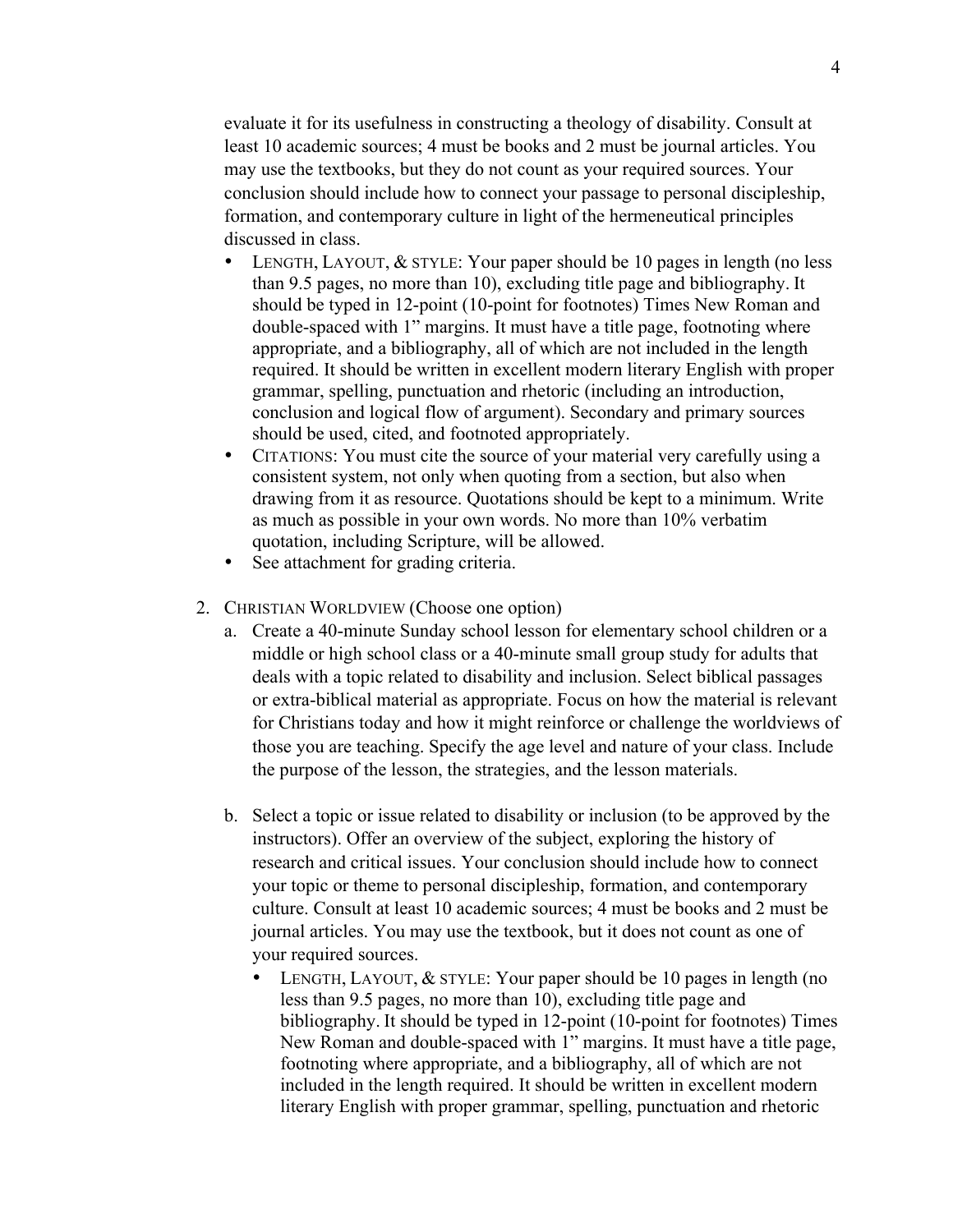(including an introduction, conclusion and logical flow of argument). Secondary and primary sources should be used, cited, and footnoted appropriately.

- CITATIONS: You must cite the source of your material very carefully using a consistent system, not only when quoting from a section, but also when drawing from it as resource. Quotations should be kept to a minimum. Write as much as possible in your own words. No more than 10% verbatim quotation, including Scripture, will be allowed.
- See attachment for grading criteria.
- 3. PASTORAL STUDIES (Choose one option)
	- a. Prepare and record (audio or video) two 20–25-minute sermons on theology of disability or inclusion. They may be independent or a two-part series. These sermons must be written specifically for this course and must not be recycled material. They should demonstrate insights that you have gained from the course. Typed manuscripts of the sermon must also be submitted. Be sure to cite material appropriately in your manuscripts.
	- b. Prepare a sensory-sensitive service, including details such as lighting, sound, content and length of elements, instrumentation, and purpose and content of the sermon that will be delivered. The service may be traditional, contemporary, or blended. Prepare a bulletin listing the sermon topic, music, songs, prayers, etc. Provide the text of prayers and links to the music/songs. Include a 2–3-page explanation of why you chose these elements for your service.
- E. FINAL REFLECTION (10%; due WEDNESDAY, JUNE 3 at 11:59 P.M.)

Write a 5-page reflection as to what has been learned from this course, especially how it has shaped your theology of disability and attitude toward inclusion.

### CLASS SESSIONS

Each session will begin with Scripture reading, exposition of the passage, and discussion.

| <b>SESSION</b> |                  | <b>TOPIC</b>                                                                                                |
|----------------|------------------|-------------------------------------------------------------------------------------------------------------|
| <b>MONDAY</b>  | PM               | Purpose of the Church<br>What is Worship?                                                                   |
| <b>TUESDAY</b> | AM<br><b>PM</b>  | Theology of Disability<br><b>Historical Context of Disability</b><br><b>Characteristics of Disabilities</b> |
| WEDNESDAY      | AM.<br><b>PM</b> | <b>Biblical Mandate</b><br>Inclusion<br>Universal Design for Learning                                       |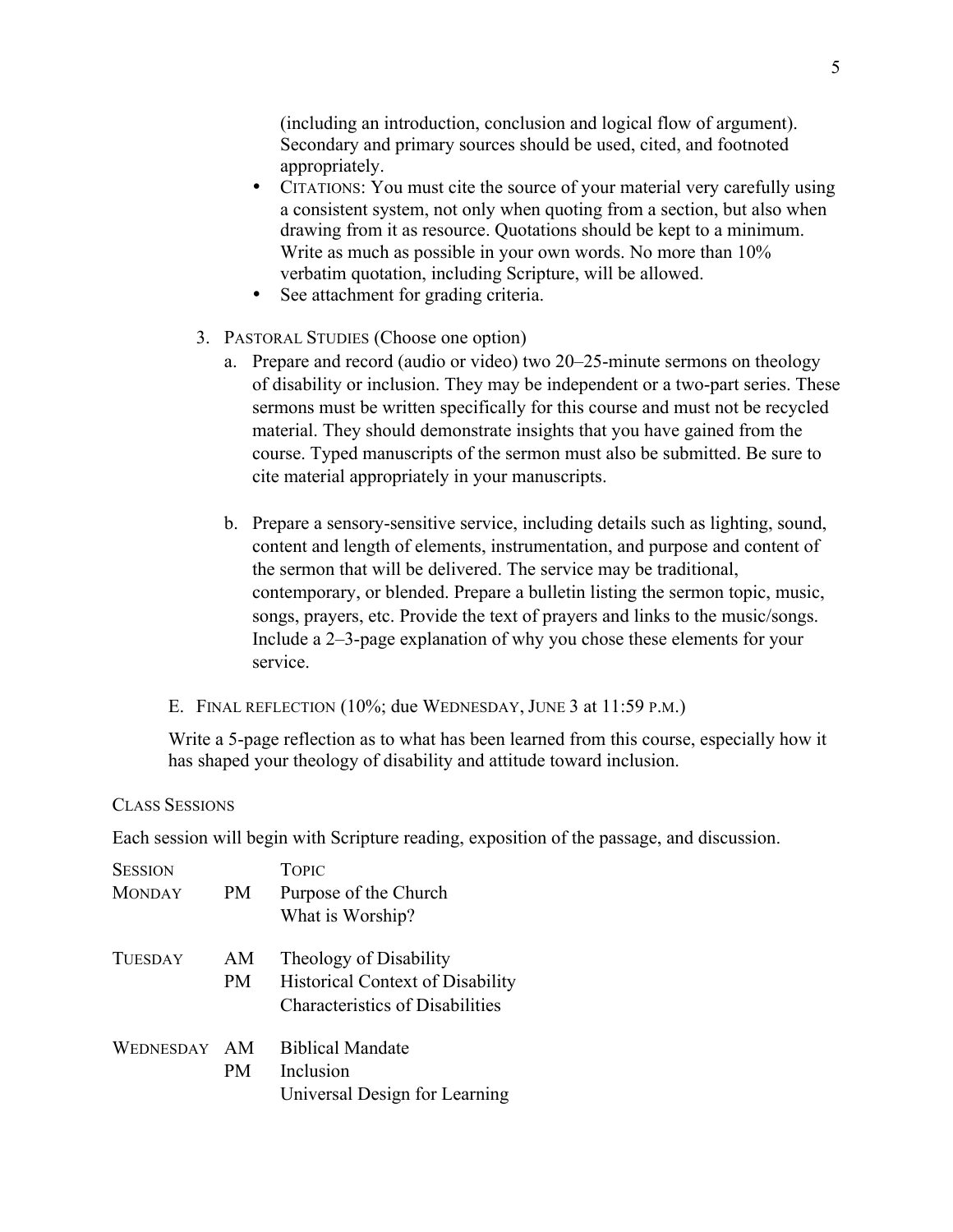| AM<br>Thursday |     | <b>Biblical Ethics and Hermeneutics</b>                                                              |
|----------------|-----|------------------------------------------------------------------------------------------------------|
|                | PM. | Application of Principles of Leadership to Promoting an Inclusive Church<br>Assessing Church Culture |
| Friday         | AM  | Theology of Healing                                                                                  |

Sensory-Sensitive Chapel Service

# CLASSROOM BEHAVIOR

- ATTENDANCE: Students should be on time to class or be prepared to offer an explanation to the professor. Students are expected to stay for the entire class session, unless otherwise arranged in advance. Students are both expected and encouraged to attend classes regularly. The lack of attendance may affect your grade. The professors reserve the right to levy a penalty of not more than one letter grade based on attendance alone or recommend to the Registrar that a student with excessive absences be withdrawn from the course.
- PARTICIPATION: Students who fail to respect these guidelines will be dismissed from class with consequences.
	- o Please respect the opinions of others without disrespect or ridicule, even if you do not agree with them. However, feel free to respond logically and critically in an orderly manner.
	- o Students are not expected to be doing work on any other subject or using electronic devices except for that which is appropriate in the course outline.
	- o Students are not to carry on off-topic conversations in class.
	- o Students may eat or drink in class if they do not distract others and they clean up their desks.
- GENDER INCLUSIVE LANGUAGE: Students should adopt respectful and gender-inclusive language for human beings throughout all academic coursework, inclusive of classroom presentations and conversations as well as written and oral student assessment materials. In reference to biblical texts, the integrity of the original expressions and the names of God should be respected. The NRSV and TNIV are examples of the use of inclusive language for human beings.
- ACADEMIC HONESTY: Academic dishonesty is a serious offence that may take any number of forms, including plagiarism, the submission of work that is not one's own or for which previous credit has been obtained, and/or unauthorized collaboration with other students. Academic dishonesty can result in severe consequences, e.g., failure of the assignment, failure of the course, a notation on one's academic transcript, and/or suspension or expulsion from the university. Students are responsible for understanding what constitutes academic dishonesty. Please refer to the Student Handbook.
- LATE ASSIGNMENTS: Extensions for papers will not be given except in very exceptional circumstances (serious illness, family crises, etc.). Busyness, computer problems, etc., are not legitimate reasons to grant extensions and in the interests of fairness any request for extensions will take into account the entire class. Late assignments will be docked at the rate of 2% per day for the first 7 days (including weekends) and 4% per day after that. All assignments must be received by the last day of the term in order to avoid a failing grade in the class.